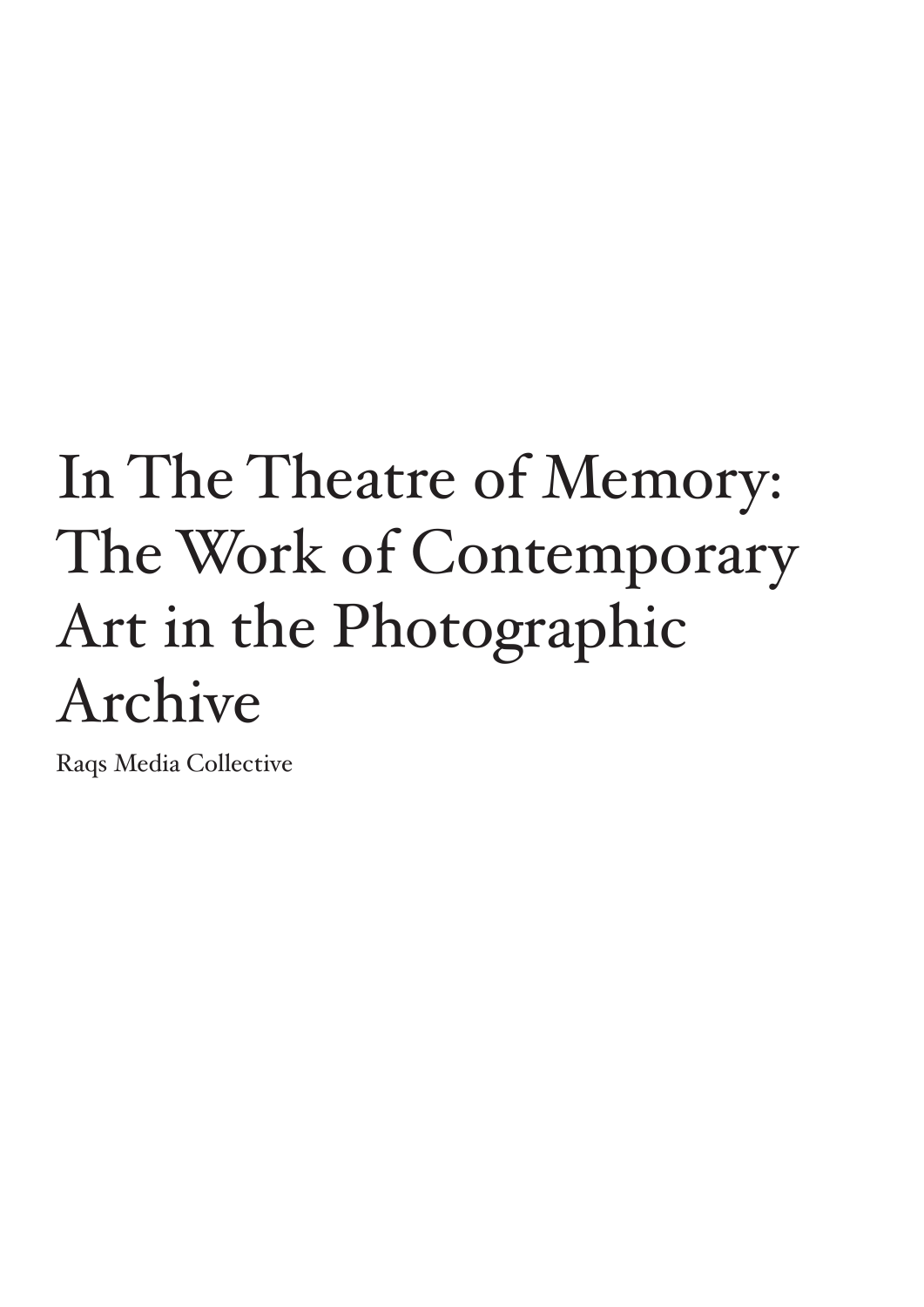# In The Theatre of Memory: The Work of Contemporary Art in the Photographic Archive Raqs Media Collective

Faces within Faces

In The Surface of Each Day is a Different Planet, a video installation that considers, among other things, the dense presences of human beings in archival traces, we find ourselves face to face with a haunting archive of faces in the Francis Galton Collection in the Science Library of the University College of London. That encounter finds its way into the text spoken in the work. The silence of hundreds of faces begins to yield.

'...Faces light up like coal in a brazier. Ablaze, radiant, pensive, troubled, hungry, calm, assured, insane, inflamed. Piling eye upon eye, ear upon ear, wrinkle upon wrinkle, feature upon feature, smile upon grimace, Francis Galton , mathematician, statistician, polymath and Victorian colossus wants to see his picture of the world when he looks at a crowd of faces. His world is small, his laboratory crowded, his assistants are tired, their calipers are falling apart. They have never measured so many in so little time. When Galton files away thousands of faces or fingerprints into numbered and indexed folios he isn't just creating a repository of physiognomies. He is collecting and classifying the content of souls, turning, he thinks, the keys to the mysteries of the locked cabinet of human character.

But the "ghost" image of a composite of madmen from Bedlam has strangely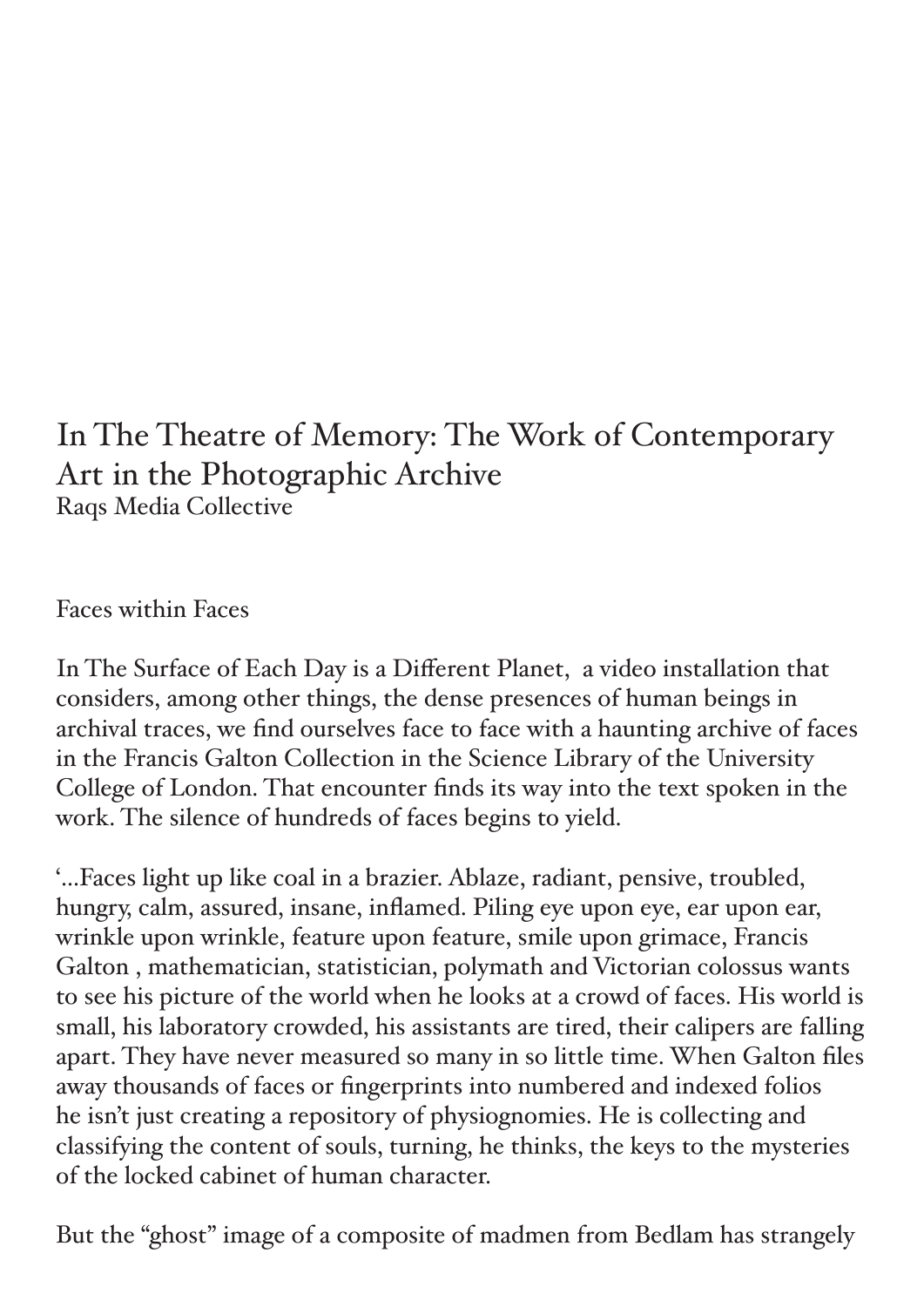gentle eyes. Galton's wager, that if you were to stick the faces of eighty six inmates of the Bedlam asylum on top of each other you would end up looking into the eyes of madness, has gone oddly awry. Criminal composites produce a saintly icon. A quest for the precise index of what Galton thinks is ugliness in a row of sullen East London Jewish schoolboys yields amazing grace.

"The individual photographs were taken with hardly any selection from among the boys in the Jew's Free School, Bell Lane. They were the children of poor parents. As I drove to the school through the adjacent Jewish quarter, the expression of the people that most struck me was their cold, scanning gaze and this was equally characteristic of the schoolboys. The composites were made with a camera that had numerous adjustments for varying the position and scale of the individual portraits with reference to fixed fiduciary lines, But so beautiful the results of these adjustments are, if I were to begin entirely afresh, I should discard them, and should proceed in quite a different way. This cannot be described intelligibly and at the same time briefly."

The faces and fingerprints whisper a thousand secrets to Galton, but they do not let him in on their greatest mystery. The face of the crowd is a face in the crowd, fleeting, slippery, gone before you blink, always gentle, always calm, always someone you think you can recognise but can never recall.'

## The Absent Time Between Exposures

One of the things that has struck us whenever we have had the opportunity to browse in an archive of early ethnographic and anthropometric photographs, or even portraits, is the time that it would have taken to take an exposure for these images. Daguerrotypes and early glass negatives, which is what a majority of the material that we have looked at are, required the 'subject' to sit or stand still for lengths of time that would try our patience today.

The nineteenth century saw an explosion of anthropometric photography. Every 'race' was photographed and measured, down to the last fingernail. In some cases, such as the inhabitants of the Andaman Islands, there are now more photographs in archives in different parts of the world, than there are actual living people. The population of images has by now outnumbered that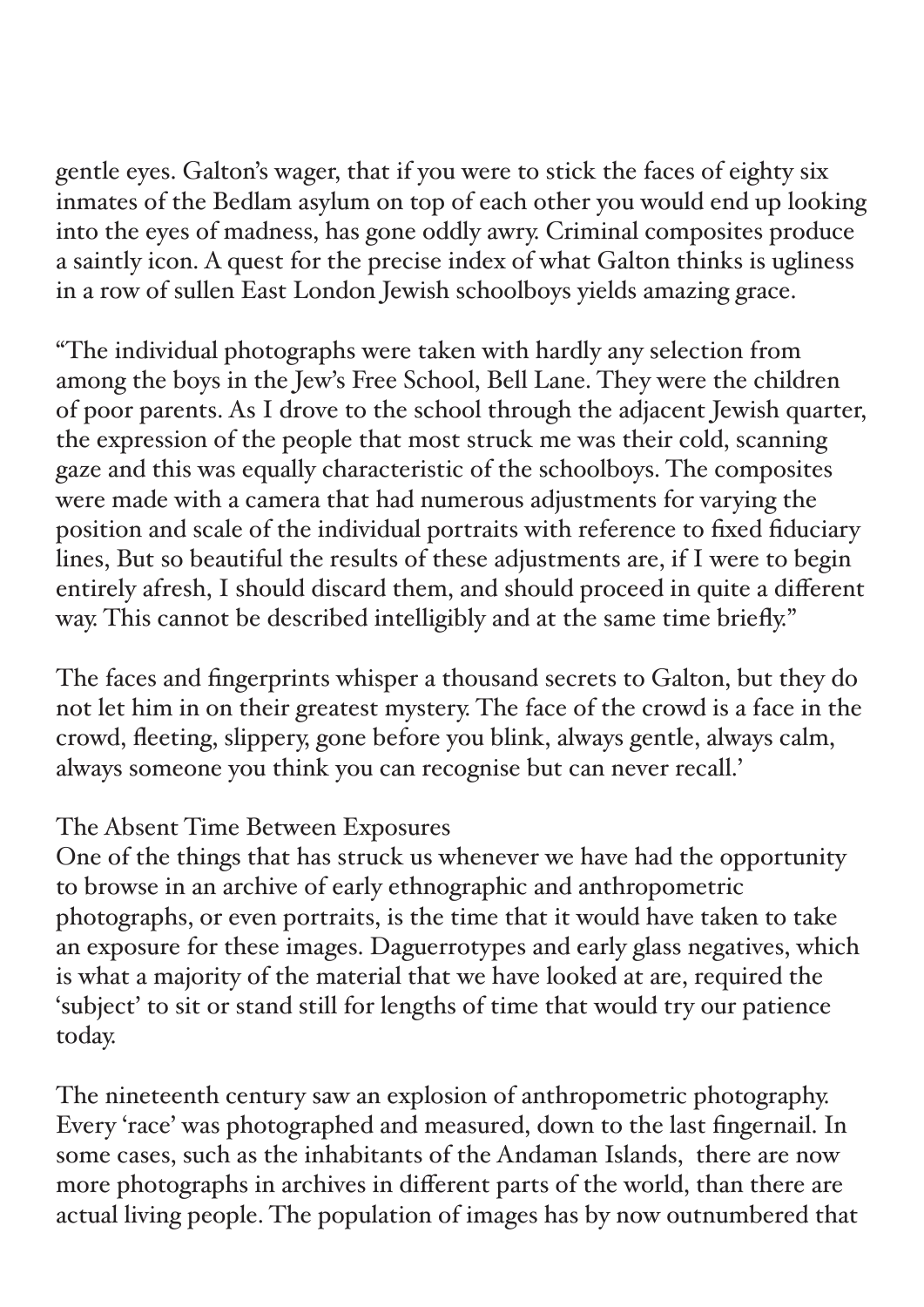#### of bodies.

When looking at these images, we are always struck by the fact that it would have required an elaborate apparatus of coercion and restraint to ensure that, say, an 'Andamanese' would stand still against a grid for a length of time sufficient for an acceptable exposure. In more ways than one, taking such an image is a demand made on the photographed to deliver up a coerced, choreographed passivity. Every photograph in any such archive is a record of the arrested dance of power.

This gets even more interesting when we realise that even several contemporary practices of photography are intimately tied up with the production of legal and illegal presences. Most people have to be photographed in certain ways, for certain purposes. This we know already from the passport photograph, and from forensic photography. Some spaces are prohibited from being photographed (like most public utilities in Delhi, which always exhibit prominent 'Photography Prohibited' signs). In many spaces, like on the metro in Delhi, it is impossible not to be photographed, because of the ubiquity of surveillance cameras. In some spaces, like in an unauthorised or illegal urban settlement in Delhi, the presence of a person with a camera is read as an opening gambit in a maneouver of surveying that will ultimately end with the flattening of the neighbourhood.

The surface of the photograph then has to be seen as a contested terrain. Appearing on it or disappearing from it is not a matter of visual whimsy, but an actual index of power and powerlessness. A careful examination of the photographs that bear portraits of 'wanted' and 'missing persons' will reveal the strangely blank, intense lack of intensity in the eyes of those who appear in these images. They are there, in the picture, but they look as if they were not there.

The temperature of truth varies, and sometimes, when it is too hot to handle, you need to cool it down with distance and irony. Sometimes, in order to preserve what is true in a document, we have to surround it with an ambient coolness, an archival temperature, control factors such as humidity, so that the truth endures. Naked truth is fragile, brittle and short lived. Working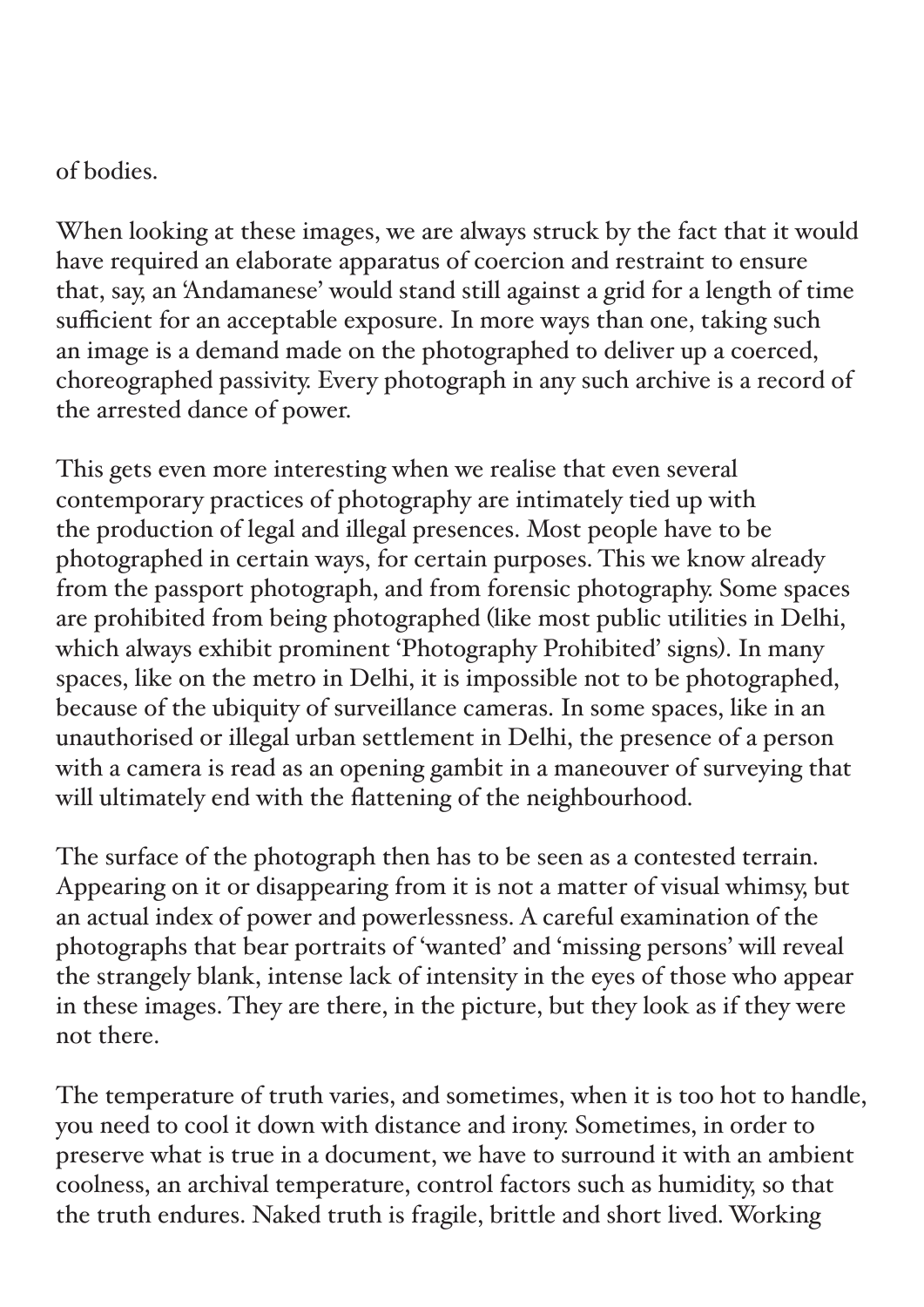with facts is sometimes a prelude to a long process of deliberation about the conditions of its storage. Sometimes these deliberations can take on the character of productive fantasy that is a better antidote to amnesia than is the brittle facticity of the archival idem.

Also, often, when we are dealing with facts, we come to realise that the annotations that produce the 'fact' in the archive are themselves ruses, often designed to paper over a systematic amnesia. The inscriptions in the archive are also instances of overwriting and erasure. When looking at a face in a photograph in an archive we are sensing the ghosts of several other faces as well. Theses absences and presences constitute a strange, spectral composite.

### The Camera as Witness and Actor

The arts and sciences of memory changed the moment photography entered our consciousness. Until that time, it was possible to dispute whether or not an event had occurred. After photography, the debate is no longer possible to frame in those terms. The question is no longer about whether something did or did not occur. The question is: was there a camera on hand to show us whether or not it did occur? The camera is both witness and actor. Photography, especially in the archive, is a form of theatre.

As in any performative genre, photography occasionally demands a degree of the suspension of disbelief. We are not asked to simply see, but also to believe what we are seeing. The photographic historian and archivist Joan Schwartz writes,

 '…Photography was not just a new way of seeing; it was a new way of believing. It was…a "technology of trust"; or what record keepers would consider a "trustworthy information system"… and yet, "…The rhetoric of transparency and truth—or in archival terms, authenticity, reliability and objectivity—that came to surround the photograph raised serious questions about the very nature of truth, particularly in relation to art. At the surface of the problem was the degree to which a mechanical device could produce a truthful picture of reality.'

Following from this, we could say that photographs are not traces of truth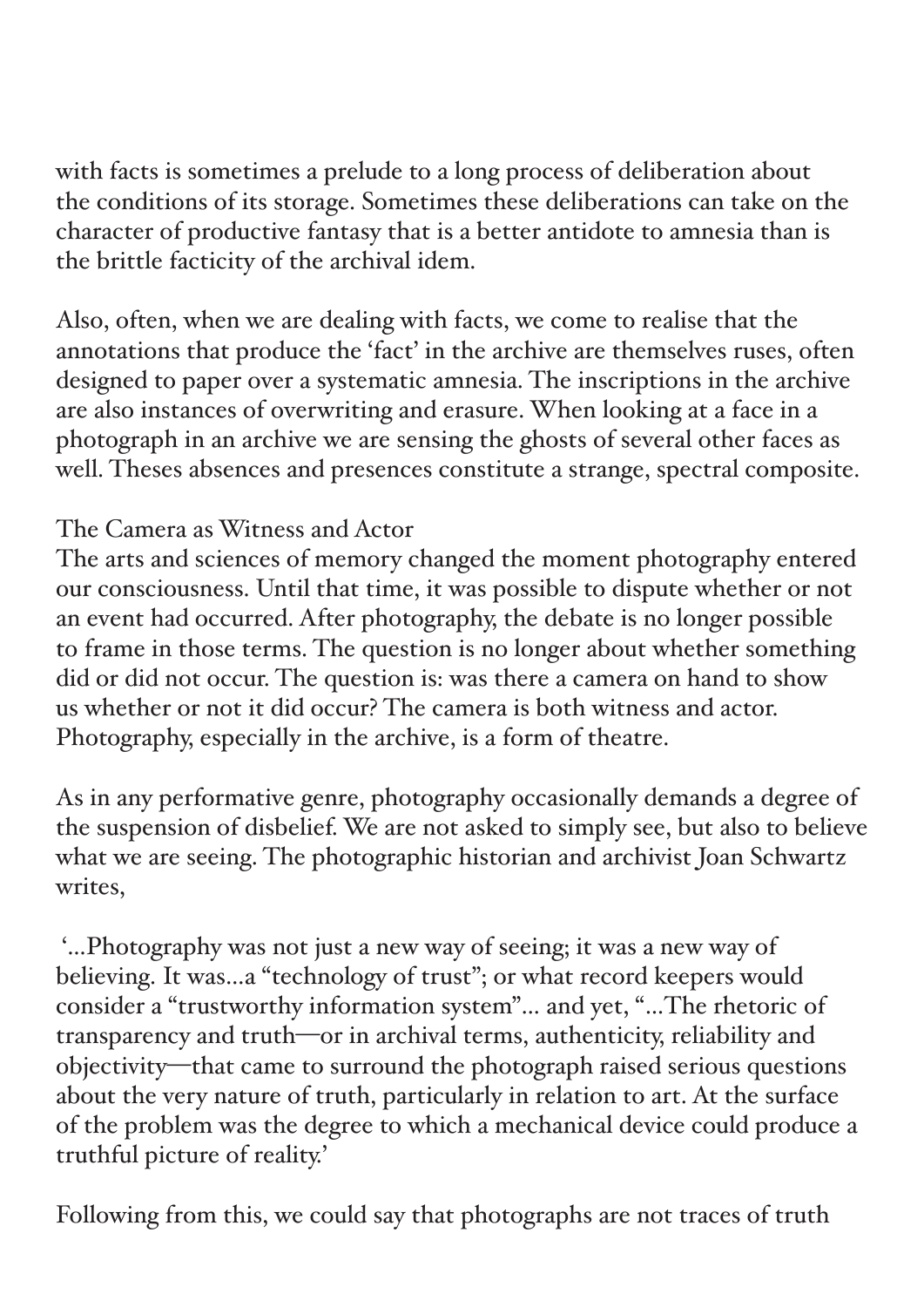per se because they are themselves implicated in the production of what we have come to know to be true. It is in this vein that John Tagg in his influential book on history and photography, The Burden of Representation says, '…Photographs are never 'evidence' of history, they are themselves the historical.' Or, in other words, the 'real' as the philosopher Jacques Rancière would have it, is an 'effect to be produced' rather than a 'fact to be understood'. What makes history is not necessarily what gets historicised. The archival photograph is a two-legged beast, it both makes history, in the sense that it 'constitutes' historical evidence for us, and at the same time it also unmakes history, because it excludes that which falls outside its frame and the time it took to make the exposure that resulted in the photograph. The archival photograph contains both the presence as well as the absence of the historical within its surface. Reading the photograph then is to read into all the things it says, and at least into some of the things it does not say. Listening to its silences is an act of the imagination. It is here that the artist is able to do a few things that the historian is inhibited from doing.

How do we relate this question of the active production of a sense of the real to the practice of contemporary art? Art, as we understand it, does not 'show' reality, it 'produces' truth. The truths produced by art are not necessarily mimetic, nor do they lay claim to comprehensiveness or completeness. But the succour that art brings to the senses have something to do with a sense of the replete-ness of an experience, even when that experience is presented to us elliptically, enigmatically and with an acute awareness of the absence of the empirical datum.

What does a photographic archive do to an artist when she enters the archive? What does the artist make of the accumulation of history that the archive represents? What work can contemporary art do in the archive? In some senses, the question of the performance of the ontological status of the photographic trace in an archive is made most apparent when contemporary art meets the archival photograph.

The art historian and critic T.J. Demos, writing about the paradoxical relationship between truth, evidence and the production of contemporary art says,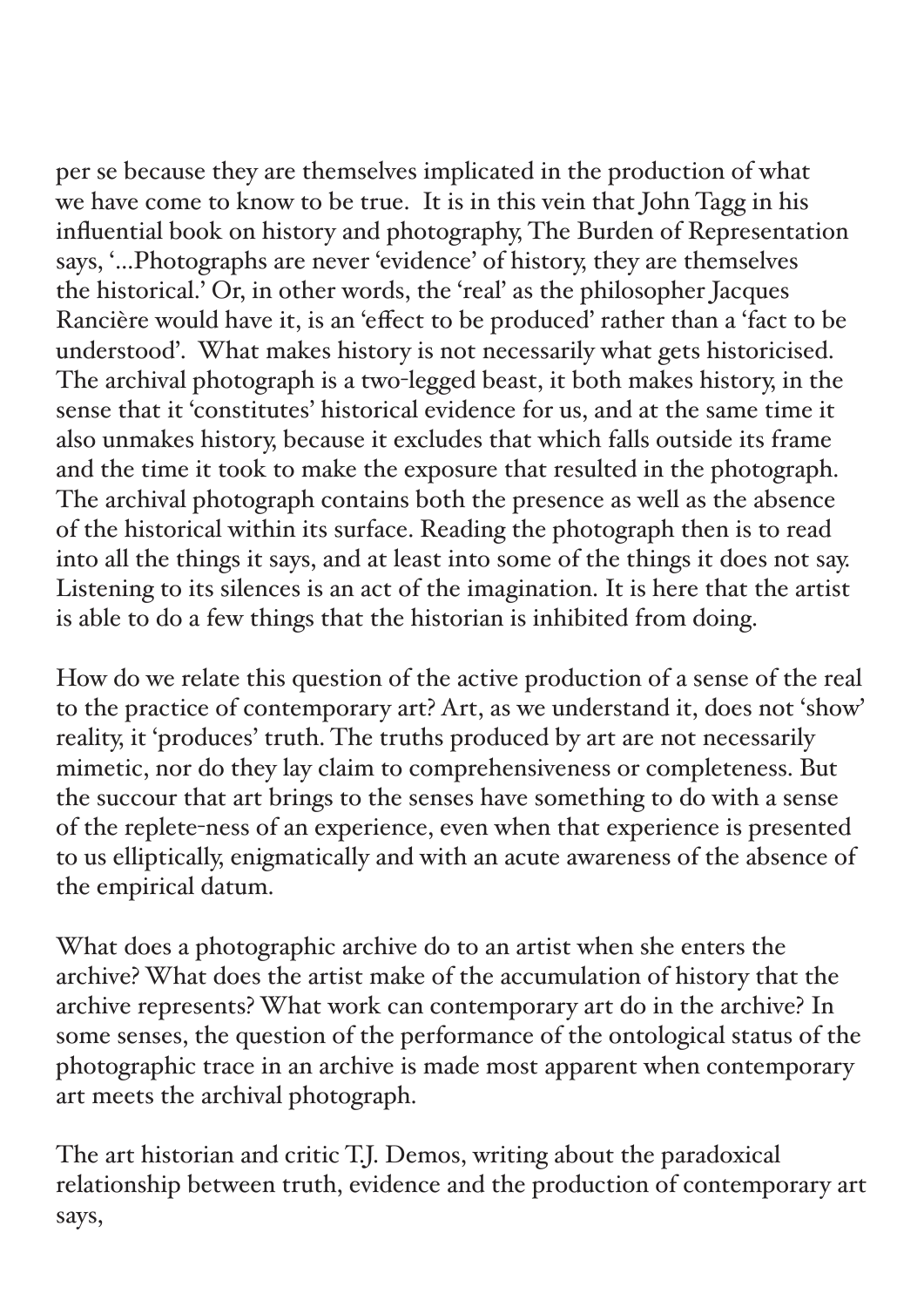'…To produce the real as an effect means to engage in a process of contemplation and construction, of gradual understanding that brings changes in perception. Poetry as evidence, then suggests a commitment to emancipation via continual experimentation, creative invention and self-transformation. Contemporary art, as both a practice and a discourse, defines a privileged realm in which the complexities of this conclusion, the sometimes paradoxical outcomes and the radical possibility of repositioning evidence as a new poetic paradigm can be animated and addressed.'

To consider the photograph in the archive, then, is to consider not just a problem of history, but also a question of the poetics of the real, of memory and oblivion.

#### The Bare Bones of a Picture

The archive shapes facts. It produces the narrative and the story that the facts are made to tell. In other words, the archive, by its sequential, crossindexed and jussive ordering of notings and data, can also render a figment of the imagination into a fact, or at least blur the borders of fact and fiction. One possible task for the artist in the archive then is to prise the archived fact back into the realm of interpretation, through hermeneutic procedures that privilege the imagination. It is to ask what gets forgotten, or what can be only recovered through fantasy, through speculation, through the oddness, humour and irony, whenever the archive produces its fixity of memory.

The drama of the photograph in the archive consists in this tension between the claim to truth and the ruses necessary to the making and contestation of this claim, This fact has come alive to us most recently while working with a remarkable photograph, 'Scene at Sikanderbagh' (or to give the image its proper title: 'Interior of the Sikanderbagh after the Slaughter of 2,000 Rebels by the 93rd Highlanders and 4th Punjab Regiment. First Attack of Sir Colin Campbell in November 1857, Lucknow, March or April 1858') currently in the collection of the Alkazi Foundation for Photography. The photograph was taken in 1858 by the itinerant photographer Felice Beato as part of an album of scenes related to the mutiny of 1857. Our quotation of the photograph as artists first took the form of a sustained forensic reflection that constituted a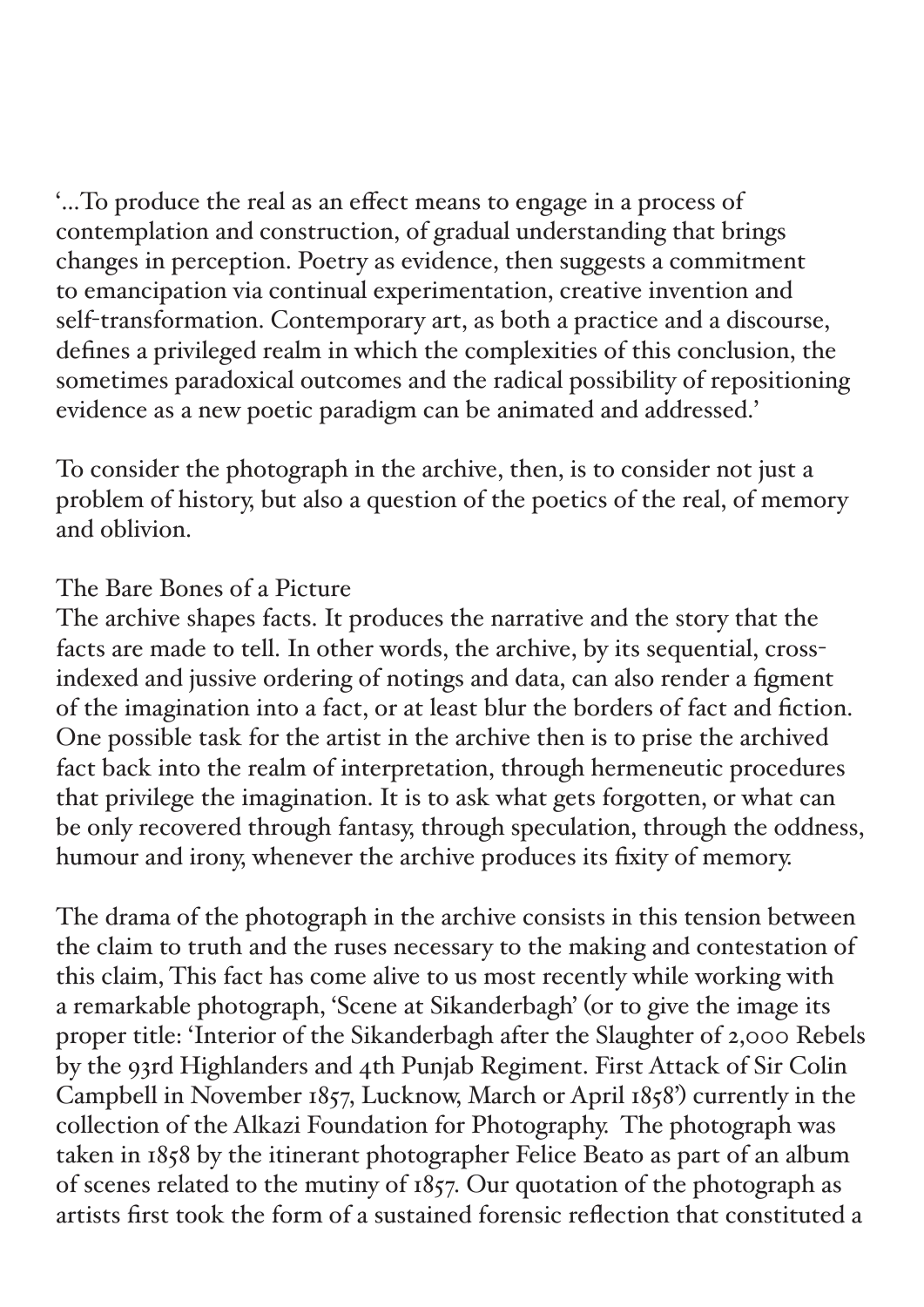significant section of the work that we have already referred to, The Surface of Each Day is a Different Planet.

Sikanderbagh, or Secundra Bagh, is a relatively small, walled pleasure garden on the eastern outskirts of the North Indian city of Lucknow. During the siege of Lucknow in the war referred to as the 'mutiny' of 1857 in the forces of the British East India Company in India, Sikanderbagh became a site for some of the fiercest fighting.

An image by the itinerant photographer Felice Beato, (who's sojourn in India is bracketed by stints in the Crimean War and the Second Opium War) shows the pavilion within the garden where, as Beato's own note (inscribed on the image) dispassionately recalls for us, 'two thousand Indians were mercilessly slaughtered in November 1857, by the 93rd Highlanders and the 4th Punjab Regiment, in the course of the attack led by Sir Colin Campbell.' This photograph is taken in March 1858, roughly four months after the actual fighting at the site took place.

At first glance the picture suggests a sentimental melancholia, stately nostalgia for a time gone by, or the fleeting resonance of an arrested time—a baroque ruin, men in studied poses, a fine horse. But then, our eyes begin to work and travel. The photograph seems to have been taken in the clear light of day, perhaps at noon. There are no shadows to obscure the fact that the 'scene' is the result of a careful act of arrangement. The skeletons are clean, picked to the bone, white against the dun earth, as they would be in a painterly tableau.

We know something about the relative rate of decomposition of cadavers, and the time it takes for a body to be reduced completely to a bare skeleton between the November and March of a North Indian winter. If the bodies were of the rebels of the mutiny of 1857, they could not have become so clean, so soon. Had they been picked clean by scavenging animals from shallow graves, they would not have remained so well integrated as skeletons. It is possible, in fact highly likely, that they may not be the bones of the dead rebels slaughtered at Sikanderbagh at all, but props, macabre prosthetic additions, 'other people bones' brought in to set the scene because the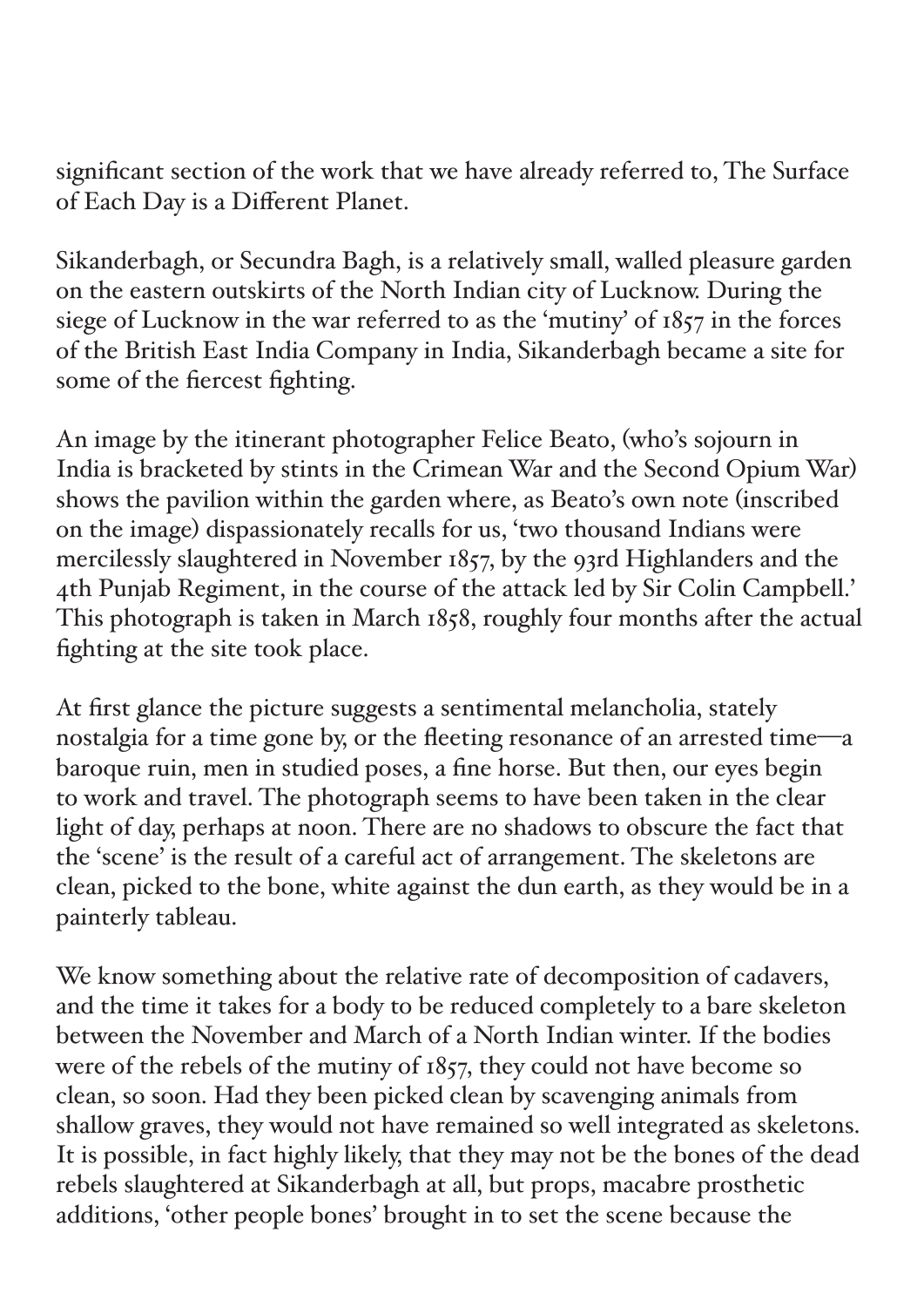originals are 'missing' or just not good enough for a decent picture.

The bones (whosoever they may in fact have belonged to) have been placed with thought to symmetry and order, just as the carefully held attitudes of the men suggest the exact degree of forethought necessary to create the illusion of spontaneity.

Who were these four men? Were they involved in arranging the bones, or even in digging them up, carrying them and placing them at the visiting photographer's bidding? What testimonies do bleached bones and a crowd of disinterred skeletons offer up to posterity? What can the bones tell us?

In attempting to 'listen' to the drama of this photograph, we have found ourselves drifting from the archive to the theatre. This is partly because this photograph, more than anything else, helped us understand that the archive is a theatre, that the witness is also an actor.

#### The Archive of Tomorrow

Today, photographic images come at us not as static presences, but as kinetic elements, as a set of kinetic envelopes; they flicker on to light boxes, television screens, computer terminals and mobile phones. Wherever we look, there are photographs—as fetishes, as memorabilia, as ornaments, as seductions, as instruments of governance, as items of evidence in police reports and newspaper stories—in posters for missing and wanted people stuck to the surface of a wall, in a newspaper or a pulp magazine, or as advertisements on the curving surfaces of a metro station.

The photograph and the photographically inflected object have a very different status from the commemorative or iconic function that they might have had at an earlier time.

Photographs, stored in hard drives, deleted and catalogued repeatedly, scanned, resized, drained or saturated in terms of colour are both the substance and the detritus of our existence. These are the layers that will constitute the photographic archive of tomorrow. Their contingency, their volatility only underscores the question of finding a poetics appropriate and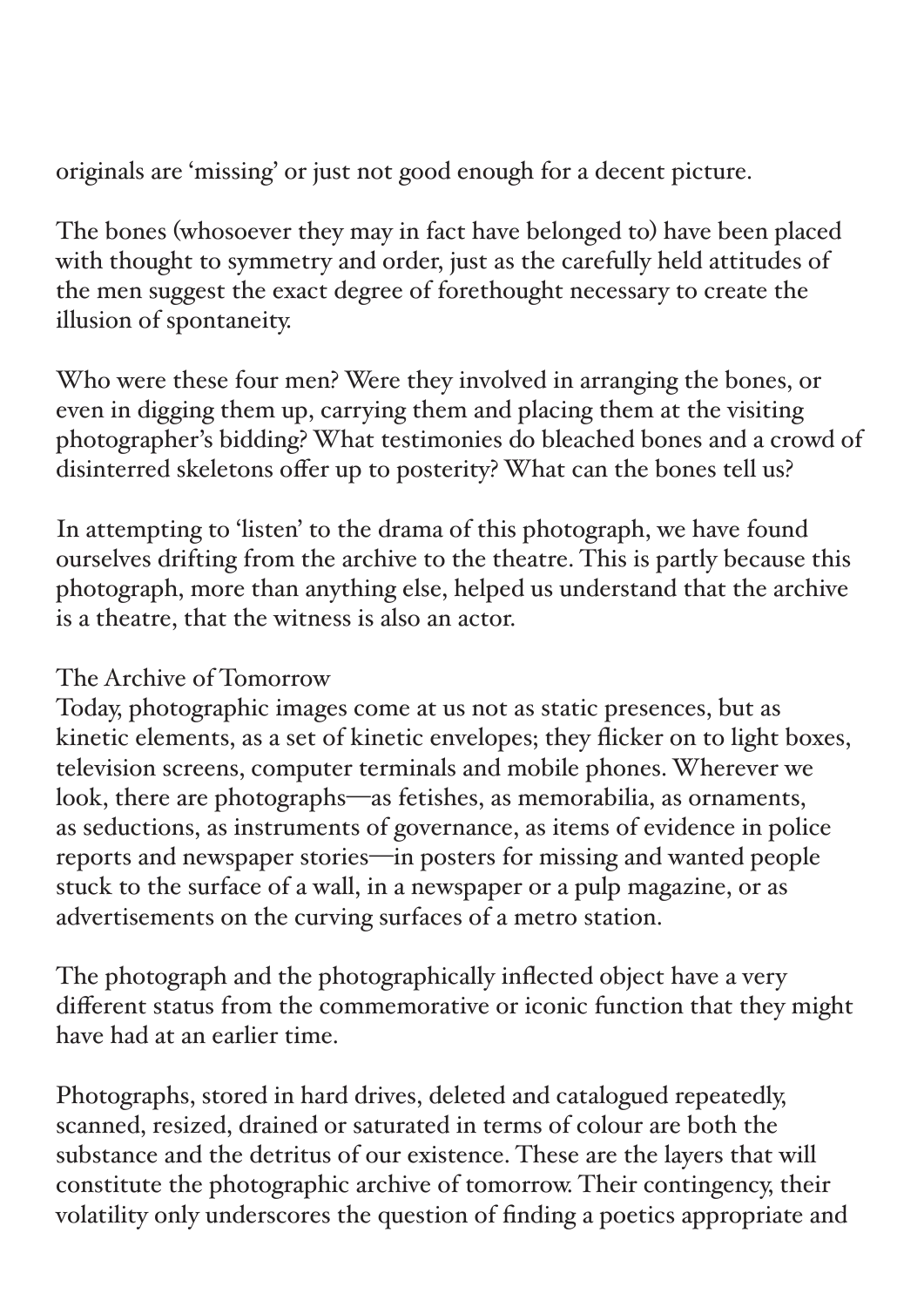commensurate to the problem of understanding the archival act. As Sven Spieker argues '…in the archive we encounter things we never expected to find; yet the archive is also the condition under which the unexpected, the sudden the contingent can be sudden, unexpected and contingent. Or, differently put, nothing enters the archive that is not in some sense destined to be there from the moment of its inception.' And yet, '…Contingency is not the same as organised, yet its precise morphology can be detected only by accident (literally). The archive does not give access to history: it is, or aims to be, the condition of historicity itself. The archive therefore is not simply a departure, a cipher for the condition of innovation: it gives a name to the way in which the new is also a return, an iteration in the true sense of the word.'

When detritus and substance coincide with an increasing regularity (as we would argue they do in today's world, where somebody's urban renewal is the destruction of somebody's habitat), we come face to face with an interesting dilemma: that of the impossibility of being able to make 'constitutive' images that build desired or desirable realities. The images that yield themselves to us do not in themselves create opportunities for redemption, nor do they offer utopian possibilities. Nor is it possible for us to view them as extensions of our subjectivities—a set of personal visions. We find it difficult to make images do the work of manifestos, pamphlets or diaries. What we are able to do is to make images that work as notations that encrypt a set of rebuses. That allow the new to return, and that enable to read the returned as something new. Reading an image in this manner, which is one of the first steps one can take as an artist when confronted with an image retrieved from an archive, is to read into its absences, and (therefore) into its potentialities. Just as a set of notes point to realities larger, more fulsome and complex than the mere act of their listing allows for, so too, reading a photograph that functions as notation involves knowing and understanding that what we see also contains a great deal that is amiss, that has faded, degraded, disappeared or is in a condition of distressed visibility. The less-than-visible elements in an image are just as interesting as the visible. Sometimes, in fact they may be much more arresting.

Walter Benjamin, in his Short History of Photography written in 1931, spoke conspiratorially of photographs as indices of 'scenes of a crime' saying (prophetically, though he was unaware of his prophecies, made alive